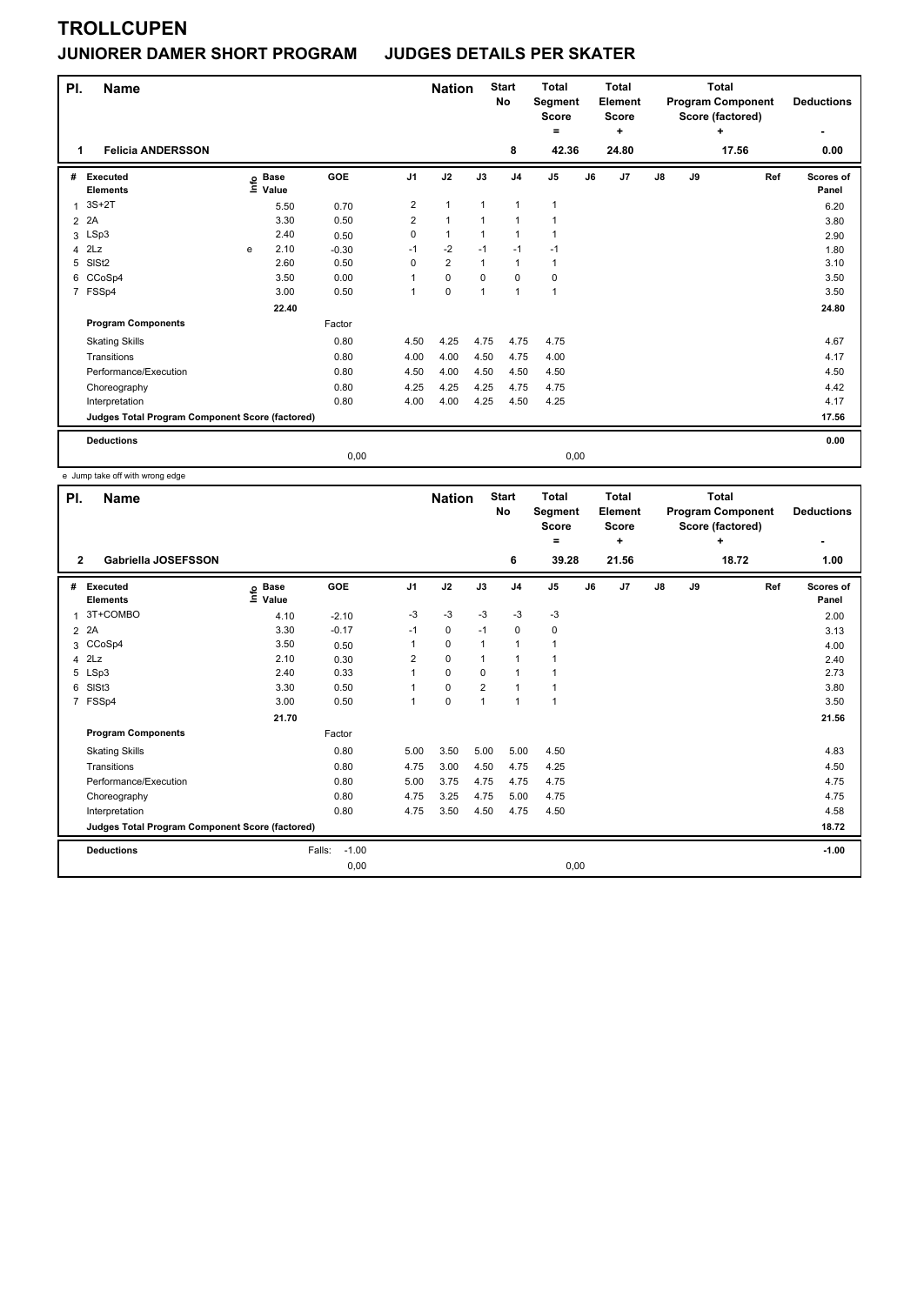### **JUNIORER DAMER SHORT PROGRAM JUDGES DETAILS PER SKATER**

| PI.            | <b>Name</b>                                     |       |                      |            |                | <b>Nation</b> |                | <b>Start</b><br><b>No</b> | <b>Total</b><br>Segment<br><b>Score</b><br>۰ |      | <b>Total</b><br><b>Element</b><br><b>Score</b><br>٠ |               |    | <b>Total</b><br><b>Program Component</b><br>Score (factored)<br>÷ | <b>Deductions</b><br>٠ |
|----------------|-------------------------------------------------|-------|----------------------|------------|----------------|---------------|----------------|---------------------------|----------------------------------------------|------|-----------------------------------------------------|---------------|----|-------------------------------------------------------------------|------------------------|
| 3              | <b>Elin HALLBERG</b>                            |       |                      |            |                |               |                | 4                         | 38.90                                        |      | 19.10                                               |               |    | 19.80                                                             | 0.00                   |
| #              | <b>Executed</b><br><b>Elements</b>              | lnfo  | <b>Base</b><br>Value | <b>GOE</b> | J <sub>1</sub> | J2            | J3             | J <sub>4</sub>            | J <sub>5</sub>                               | J6   | J <sub>7</sub>                                      | $\mathsf{J}8$ | J9 | Ref                                                               | Scores of<br>Panel     |
| 1              | 3Lo<+COMBO                                      | $\,<$ | 3.60                 | $-2.10$    | $-3$           | $-3$          | $-3$           | $-3$                      | $-3$                                         |      |                                                     |               |    |                                                                   | 1.50                   |
| $\overline{2}$ | 2Lz                                             |       | 2.10                 | 0.50       | $\overline{2}$ | $\mathbf{1}$  | $\overline{2}$ | $\overline{2}$            | 1                                            |      |                                                     |               |    |                                                                   | 2.60                   |
| 3A             |                                                 |       | 0.00                 | 0.00       |                |               |                |                           |                                              |      |                                                     |               |    |                                                                   | 0.00                   |
|                | 4 LSp4                                          |       | 2.70                 | 0.83       | $\overline{2}$ | $\mathbf{1}$  | $\mathbf{1}$   | $\overline{\mathbf{c}}$   | $\overline{2}$                               |      |                                                     |               |    |                                                                   | 3.53                   |
| 5              | SISt3                                           |       | 3.30                 | 1.00       | $\overline{2}$ | $\mathbf 0$   | $\overline{2}$ | $\overline{2}$            | $\overline{2}$                               |      |                                                     |               |    |                                                                   | 4.30                   |
| 6              | FSSp4                                           |       | 3.00                 | 0.50       | $\overline{2}$ | $\mathbf{1}$  | $\overline{1}$ | $\mathbf{1}$              | 1                                            |      |                                                     |               |    |                                                                   | 3.50                   |
|                | 7 CCoSp3                                        |       | 3.00                 | 0.67       | $\overline{2}$ | $\mathbf{1}$  | $\mathbf{1}$   | $\mathbf{1}$              | $\overline{\mathbf{c}}$                      |      |                                                     |               |    |                                                                   | 3.67                   |
|                |                                                 |       | 17.70                |            |                |               |                |                           |                                              |      |                                                     |               |    |                                                                   | 19.10                  |
|                | <b>Program Components</b>                       |       |                      | Factor     |                |               |                |                           |                                              |      |                                                     |               |    |                                                                   |                        |
|                | <b>Skating Skills</b>                           |       |                      | 0.80       | 5.25           | 4.00          | 5.25           | 5.00                      | 5.00                                         |      |                                                     |               |    |                                                                   | 5.08                   |
|                | Transitions                                     |       |                      | 0.80       | 4.75           | 4.00          | 5.00           | 4.75                      | 4.50                                         |      |                                                     |               |    |                                                                   | 4.67                   |
|                | Performance/Execution                           |       |                      | 0.80       | 5.00           | 4.25          | 5.50           | 5.25                      | 4.75                                         |      |                                                     |               |    |                                                                   | 5.00                   |
|                | Choreography                                    |       |                      | 0.80       | 5.25           | 4.00          | 5.75           | 5.00                      | 5.00                                         |      |                                                     |               |    |                                                                   | 5.08                   |
|                | Interpretation                                  |       |                      | 0.80       | 5.00           | 4.25          | 5.50           | 5.25                      | 4.50                                         |      |                                                     |               |    |                                                                   | 4.92                   |
|                | Judges Total Program Component Score (factored) |       |                      |            |                |               |                |                           |                                              |      |                                                     |               |    |                                                                   | 19.80                  |
|                | <b>Deductions</b>                               |       |                      |            |                |               |                |                           |                                              |      |                                                     |               |    |                                                                   | 0.00                   |
|                |                                                 |       |                      | 0,00       |                |               |                |                           |                                              | 0,00 |                                                     |               |    |                                                                   |                        |

< Under-rotated jump

| PI.            | <b>Name</b>                                     |         |                      |                   |                | <b>Nation</b>  |                | <b>Start</b><br><b>No</b> | <b>Total</b><br>Segment<br><b>Score</b><br>= |    | <b>Total</b><br>Element<br><b>Score</b><br>٠ |               |    | <b>Total</b><br><b>Program Component</b><br>Score (factored)<br>÷ | <b>Deductions</b><br>٠ |
|----------------|-------------------------------------------------|---------|----------------------|-------------------|----------------|----------------|----------------|---------------------------|----------------------------------------------|----|----------------------------------------------|---------------|----|-------------------------------------------------------------------|------------------------|
| 4              | <b>Johanna WICK</b>                             |         |                      |                   |                |                |                | 18                        | 37.60                                        |    | 20.00                                        |               |    | 18.60                                                             | 1.00                   |
| #              | <b>Executed</b><br><b>Elements</b>              | ١nfo    | <b>Base</b><br>Value | GOE               | J <sub>1</sub> | J2             | J3             | J <sub>4</sub>            | J <sub>5</sub>                               | J6 | J7                                           | $\mathsf{J}8$ | J9 | Ref                                                               | Scores of<br>Panel     |
| $\overline{1}$ | 3S<<+COMBO                                      | <<      | 1.30                 | $-0.60$           | $-3$           | $-3$           | $-3$           | $-3$                      | $-3$                                         |    |                                              |               |    |                                                                   | 0.70                   |
|                | $2$ 2A<                                         | $\prec$ | 2.30                 | $-1.50$           | -3             | $-3$           | $-3$           | $-3$                      | $-3$                                         |    |                                              |               |    |                                                                   | 0.80                   |
| 3              | CCoSp4                                          |         | 3.50                 | 1.00              | 3              | $\overline{2}$ | $\overline{2}$ | $\overline{2}$            | $\overline{2}$                               |    |                                              |               |    |                                                                   | 4.50                   |
| $\overline{4}$ | 2Lz                                             |         | 2.10                 | 0.40              |                | $\mathbf{1}$   | $\overline{1}$ | $\overline{2}$            | $\overline{2}$                               |    |                                              |               |    |                                                                   | 2.50                   |
|                | 5 FSSp4                                         |         | 3.00                 | 1.00              | 2              | $\overline{1}$ | 2              | $\overline{2}$            | $\overline{2}$                               |    |                                              |               |    |                                                                   | 4.00                   |
| 6              | SISt <sub>3</sub>                               |         | 3.30                 | 0.83              |                | $\overline{1}$ | 2              | $\overline{2}$            | $\overline{\mathbf{c}}$                      |    |                                              |               |    |                                                                   | 4.13                   |
|                | 7 LSp4                                          |         | 2.70                 | 0.67              | $\overline{2}$ | $\overline{2}$ | $\overline{1}$ | $\overline{1}$            | $\mathbf{1}$                                 |    |                                              |               |    |                                                                   | 3.37                   |
|                |                                                 |         | 18.20                |                   |                |                |                |                           |                                              |    |                                              |               |    |                                                                   | 20.00                  |
|                | <b>Program Components</b>                       |         |                      | Factor            |                |                |                |                           |                                              |    |                                              |               |    |                                                                   |                        |
|                | <b>Skating Skills</b>                           |         |                      | 0.80              | 4.75           | 4.00           | 4.75           | 4.75                      | 5.00                                         |    |                                              |               |    |                                                                   | 4.75                   |
|                | Transitions                                     |         |                      | 0.80              | 4.25           | 4.00           | 4.50           | 4.50                      | 4.50                                         |    |                                              |               |    |                                                                   | 4.42                   |
|                | Performance/Execution                           |         |                      | 0.80              | 4.75           | 4.25           | 5.00           | 4.75                      | 5.00                                         |    |                                              |               |    |                                                                   | 4.83                   |
|                | Choreography                                    |         |                      | 0.80              | 4.50           | 4.00           | 5.00           | 4.50                      | 5.00                                         |    |                                              |               |    |                                                                   | 4.67                   |
|                | Interpretation                                  |         |                      | 0.80              | 4.50           | 4.25           | 4.75           | 4.75                      | 4.50                                         |    |                                              |               |    |                                                                   | 4.58                   |
|                | Judges Total Program Component Score (factored) |         |                      |                   |                |                |                |                           |                                              |    |                                              |               |    |                                                                   | 18.60                  |
|                | <b>Deductions</b>                               |         |                      | $-1.00$<br>Falls: |                |                |                |                           |                                              |    |                                              |               |    |                                                                   | $-1.00$                |
|                |                                                 |         |                      | 0,00              |                |                |                |                           | 0,00                                         |    |                                              |               |    |                                                                   |                        |

< Under-rotated jump << Downgraded jump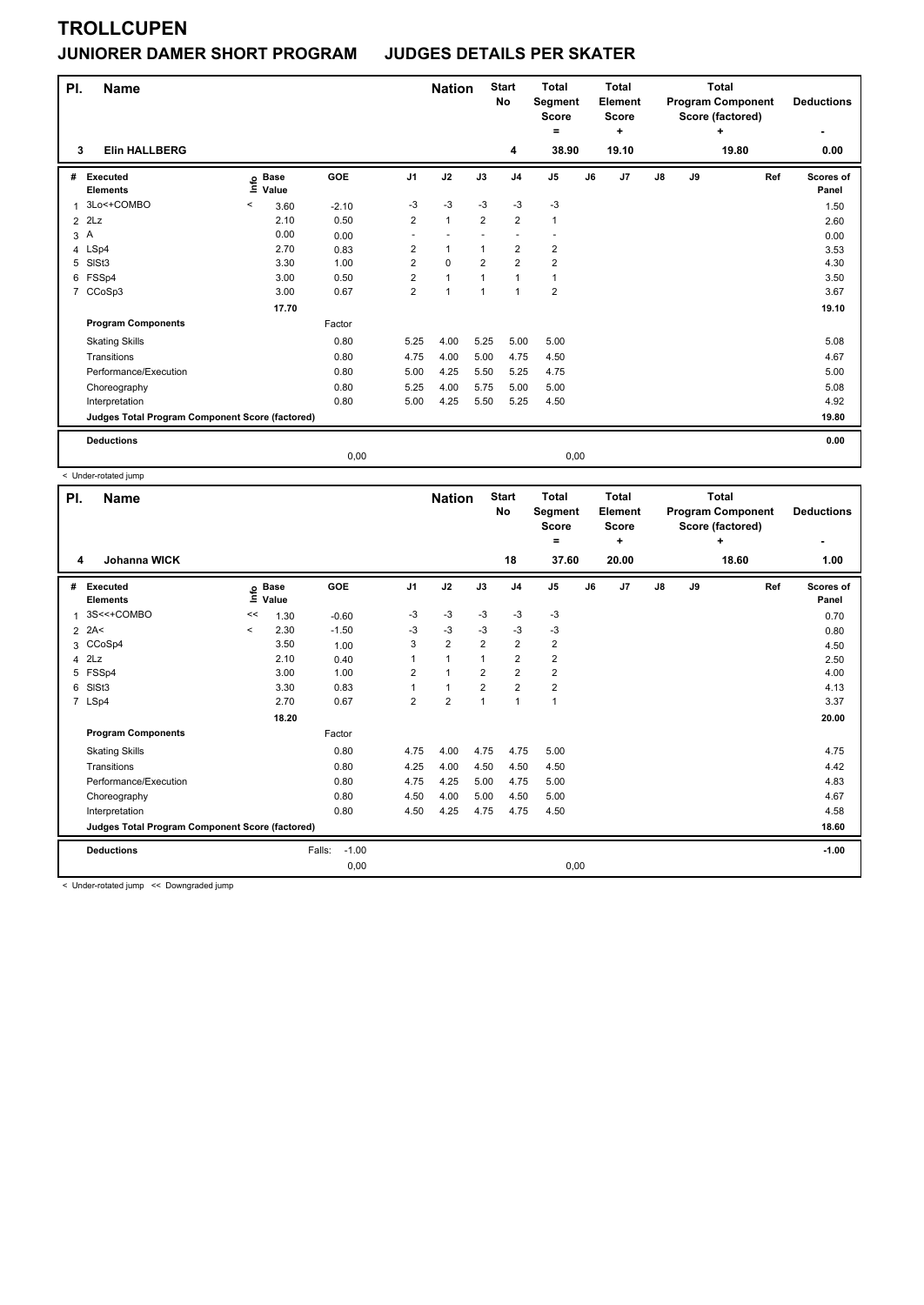#### **JUNIORER DAMER SHORT PROGRAM JUDGES DETAILS PER SKATER**

| PI.            | <b>Name</b>                                     |                   |              |                     | <b>Nation</b> |                         | <b>Start</b><br>No | <b>Total</b><br>Segment<br>Score<br>$=$ |    | <b>Total</b><br><b>Element</b><br><b>Score</b><br>÷ |    |    | <b>Total</b><br><b>Program Component</b><br>Score (factored)<br>÷ |     | <b>Deductions</b>  |
|----------------|-------------------------------------------------|-------------------|--------------|---------------------|---------------|-------------------------|--------------------|-----------------------------------------|----|-----------------------------------------------------|----|----|-------------------------------------------------------------------|-----|--------------------|
| 5              | Erika LIND                                      |                   |              |                     |               |                         | 12                 | 37.57                                   |    | 20.97                                               |    |    | 16.60                                                             |     | 0.00               |
| #              | Executed<br><b>Elements</b>                     | e Base<br>⊆ Value | GOE          | J <sub>1</sub>      | J2            | J3                      | J <sub>4</sub>     | $\mathsf{J}5$                           | J6 | J7                                                  | J8 | J9 |                                                                   | Ref | Scores of<br>Panel |
| $\mathbf{1}$   | 2A                                              | 3.30              | 0.33         | $\mathbf{1}$        | $\pmb{0}$     | 0                       | $\mathbf{1}$       | $\mathbf{1}$                            |    |                                                     |    |    |                                                                   |     | 3.63               |
| $\overline{2}$ | LSp1                                            | 1.50              | 0.50         | $\mathbf{1}$        | 1             | $\mathbf{1}$            | $\mathbf{1}$       | $\overline{2}$                          |    |                                                     |    |    |                                                                   |     | 2.00               |
| 3              | $3S+2T$                                         | 5.50              | $-2.10$      | $-3$                | $-3$          | $-2$                    | $-3$               | $-3$                                    |    |                                                     |    |    |                                                                   |     | 3.40               |
| 4              | FSSp3                                           | 2.60              | 0.07         | $-1$                | 0             | $\mathbf{1}$            | $\mathbf{1}$       | $-1$                                    |    |                                                     |    |    |                                                                   |     | 2.67               |
|                | 5 2Lz                                           | 2.10              | $-0.30$      | $-1$                | $-1$          | $-1$                    | $-1$               | $-2$                                    |    |                                                     |    |    |                                                                   |     | 1.80               |
|                | 6 SISt3                                         | 3.30              | 0.67         | 1                   | $\mathbf{1}$  | $\overline{2}$          | $\overline{2}$     | $\mathbf{1}$                            |    |                                                     |    |    |                                                                   |     | 3.97               |
| $\overline{7}$ | CCoSp3                                          | 3.00              | 0.50         | 1                   | 0             | $\mathbf{1}$            | $\mathbf{1}$       | $\mathbf{1}$                            |    |                                                     |    |    |                                                                   |     | 3.50               |
|                |                                                 | 21.30             |              |                     |               |                         |                    |                                         |    |                                                     |    |    |                                                                   |     | 20.97              |
|                | <b>Program Components</b>                       |                   | Factor       |                     |               |                         |                    |                                         |    |                                                     |    |    |                                                                   |     |                    |
|                | <b>Skating Skills</b>                           |                   | 0.80         | 4.25                | 4.00          | 4.50                    | 4.50               | 4.00                                    |    |                                                     |    |    |                                                                   |     | 4.25               |
|                | Transitions                                     |                   | 0.80         | 4.00                | 3.75          | 4.00                    | 4.25               | 3.75                                    |    |                                                     |    |    |                                                                   |     | 3.92               |
|                | Performance/Execution                           |                   | 0.80         | 4.25                | 4.00          | 4.25                    | 4.50               | 4.25                                    |    |                                                     |    |    |                                                                   |     | 4.25               |
|                | Choreography                                    |                   | 0.80         | 4.00                | 3.75          | 4.50                    | 4.25               | 4.50                                    |    |                                                     |    |    |                                                                   |     | 4.25               |
|                | Interpretation                                  |                   | 0.80         | 4.00                | 3.50          | 4.25                    | 4.25               | 4.00                                    |    |                                                     |    |    |                                                                   |     | 4.08               |
|                | Judges Total Program Component Score (factored) |                   |              |                     |               |                         |                    |                                         |    |                                                     |    |    |                                                                   |     | 16.60              |
|                |                                                 |                   |              |                     |               |                         |                    |                                         |    |                                                     |    |    |                                                                   |     | 0.00               |
|                | <b>Deductions</b>                               |                   | 0,00         |                     |               |                         |                    | 0,00                                    |    |                                                     |    |    |                                                                   |     |                    |
|                |                                                 |                   |              |                     |               |                         |                    |                                         |    |                                                     |    |    |                                                                   |     |                    |
|                |                                                 |                   |              |                     |               |                         |                    |                                         |    |                                                     |    |    |                                                                   |     |                    |
| PI.            | <b>Name</b>                                     |                   |              |                     | <b>Nation</b> |                         | <b>Start</b><br>No | <b>Total</b><br>Segment                 |    | <b>Total</b><br>Element                             |    |    | <b>Total</b><br><b>Program Component</b>                          |     | <b>Deductions</b>  |
|                |                                                 |                   |              |                     |               |                         |                    | <b>Score</b>                            |    | <b>Score</b>                                        |    |    | Score (factored)<br>٠                                             |     |                    |
|                |                                                 |                   |              |                     |               |                         |                    | $=$                                     |    | $\ddot{}$                                           |    |    |                                                                   |     |                    |
| 6              | <b>Nicole SVENSSON</b>                          |                   |              |                     |               |                         | 15                 | 36.83                                   |    | 18.89                                               |    |    | 17.94                                                             |     | 0.00               |
| #              | <b>Executed</b><br><b>Elements</b>              |                   | GOE          | J <sub>1</sub>      | J2            | J3                      | J <sub>4</sub>     | J <sub>5</sub>                          | J6 | J7                                                  | J8 | J9 |                                                                   | Ref | Scores of<br>Panel |
| 1              | 3S+COMBO                                        | e Base<br>⊑ Value |              | $-3$                | $-3$          | $-3$                    | $-3$               | $-3$                                    |    |                                                     |    |    |                                                                   |     |                    |
|                |                                                 | 4.20<br>$\prec$   | $-2.10$      |                     | $-3$          | $-3$                    | $-3$               | -3                                      |    |                                                     |    |    |                                                                   |     | 2.10               |
|                | $2$ 2A<<br>FSSp4                                | 2.30<br>3.00      | $-1.50$      | $-3$<br>$\mathsf 0$ | $\mathbf 0$   | $\mathbf{1}$            | $\mathbf{1}$       | $\mathbf{1}$                            |    |                                                     |    |    |                                                                   |     | 0.80               |
| 3              | $4$ $2Lz$                                       | 2.10              | 0.33<br>0.20 | $\mathbf{1}$        | $\pmb{0}$     | $\mathbf{1}$            | 1                  | $\mathbf 0$                             |    |                                                     |    |    |                                                                   |     | 3.33<br>2.30       |
|                | 5 CCoSp4                                        | 3.50              | 0.33         | $\mathbf 0$         | $\mathbf{1}$  | 0                       | 1                  | $\mathbf{1}$                            |    |                                                     |    |    |                                                                   |     | 3.83               |
| 6              | SISt <sub>3</sub>                               | 3.30              | 0.83         | $\overline{2}$      | $\mathbf{1}$  | $\overline{\mathbf{c}}$ | 1                  | $\overline{2}$                          |    |                                                     |    |    |                                                                   |     | 4.13               |
|                | 7 LSp2                                          | 1.90              | 0.50         | $\mathbf{1}$        | $\mathbf{1}$  | $\overline{2}$          | $\mathbf{1}$       | $\mathbf{1}$                            |    |                                                     |    |    |                                                                   |     | 2.40               |
|                |                                                 | 20.30             |              |                     |               |                         |                    |                                         |    |                                                     |    |    |                                                                   |     | 18.89              |
|                | <b>Program Components</b>                       |                   | Factor       |                     |               |                         |                    |                                         |    |                                                     |    |    |                                                                   |     |                    |
|                | <b>Skating Skills</b>                           |                   | 0.80         | 4.50                | 3.75          | 4.50                    | 4.50               | 4.75                                    |    |                                                     |    |    |                                                                   |     | 4.50               |
|                | Transitions                                     |                   | 0.80         | 4.25                | 3.75          | 4.25                    | 4.25               | 4.50                                    |    |                                                     |    |    |                                                                   |     | 4.25               |
|                | Performance/Execution                           |                   | 0.80         | 4.50                | 4.00          | 4.75                    | 4.50               | 4.75                                    |    |                                                     |    |    |                                                                   |     | 4.58               |
|                | Choreography                                    |                   | 0.80         | 4.75                | 3.75          | 4.75                    | 4.50               | 5.00                                    |    |                                                     |    |    |                                                                   |     | 4.67               |
|                | Interpretation                                  |                   | 0.80         | 4.50                | 3.50          | 4.50                    | 4.25               | 4.50                                    |    |                                                     |    |    |                                                                   |     | 4.42               |
|                | Judges Total Program Component Score (factored) |                   |              |                     |               |                         |                    |                                         |    |                                                     |    |    |                                                                   |     | 17.94              |
|                |                                                 |                   |              |                     |               |                         |                    |                                         |    |                                                     |    |    |                                                                   |     |                    |
|                | <b>Deductions</b>                               |                   | 0,00         |                     |               |                         |                    | 0,00                                    |    |                                                     |    |    |                                                                   |     | 0.00               |

< Under-rotated jump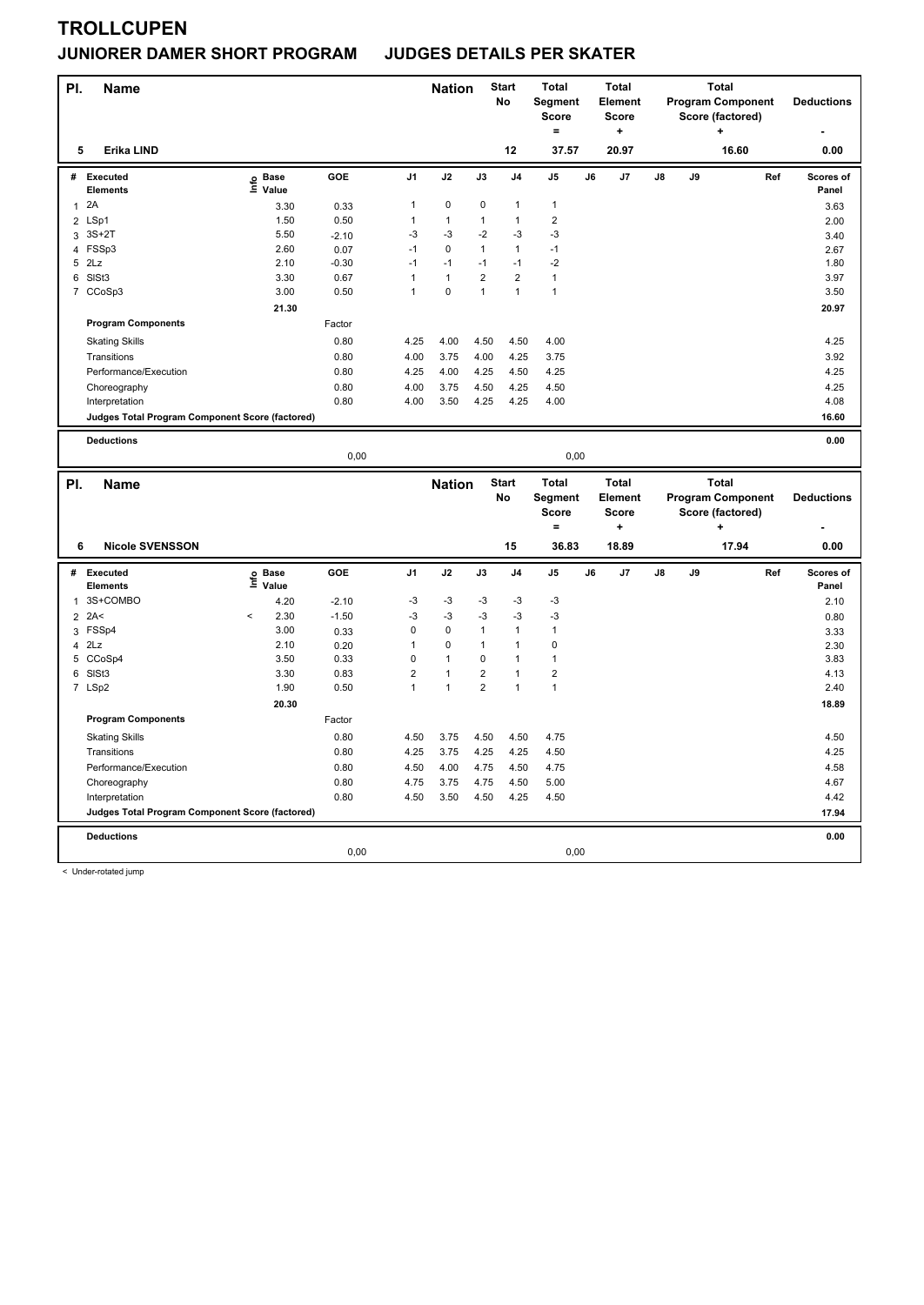## **JUNIORER DAMER SHORT PROGRAM JUDGES DETAILS PER SKATER**

| PI.<br>7       | <b>Name</b><br>Melanie KAJANNE-KÄLLSTRÖM        |              |                            |            |                | <b>Nation</b>  |              | <b>Start</b><br><b>No</b><br>9 | Total<br>Segment<br><b>Score</b><br>$=$<br>32.95 |    | Total<br>Element<br><b>Score</b><br>÷<br>18.03 |               |    | Total<br><b>Program Component</b><br>Score (factored)<br>٠<br>16.92 | <b>Deductions</b><br>2.00 |
|----------------|-------------------------------------------------|--------------|----------------------------|------------|----------------|----------------|--------------|--------------------------------|--------------------------------------------------|----|------------------------------------------------|---------------|----|---------------------------------------------------------------------|---------------------------|
|                |                                                 |              |                            |            |                |                |              |                                |                                                  |    |                                                |               |    |                                                                     |                           |
| #              | Executed<br><b>Elements</b>                     |              | e Base<br>E Value<br>Value | <b>GOE</b> | J <sub>1</sub> | J2             | J3           | J <sub>4</sub>                 | J <sub>5</sub>                                   | J6 | J <sub>7</sub>                                 | $\mathsf{J}8$ | J9 | Ref                                                                 | Scores of<br>Panel        |
| 1              | FSSp3                                           |              | 2.60                       | 0.50       | 1              | $\mathbf 0$    | $\mathbf{1}$ | $\mathbf{1}$                   | 1                                                |    |                                                |               |    |                                                                     | 3.10                      |
| 2              | 2A<                                             | $\hat{}$     | 2.30                       | $-0.67$    | $-1$           | $-1$           | $-2$         | $-1$                           | $-2$                                             |    |                                                |               |    |                                                                     | 1.63                      |
| 3              | 3Lo<+COMBO                                      | $\checkmark$ | 3.60                       | $-2.10$    | $-3$           | $-3$           | $-3$         | $-3$                           | $-3$                                             |    |                                                |               |    |                                                                     | 1.50                      |
| 4              | CCoSp4                                          |              | 3.50                       | 0.50       | 1              | $\mathbf{1}$   | 2            | $\mathbf{1}$                   | 1                                                |    |                                                |               |    |                                                                     | 4.00                      |
| 5              | 2Lz                                             | e            | 2.10                       | $-0.30$    | $-1$           | $-2$           | $-1$         | $-1$                           | $-1$                                             |    |                                                |               |    |                                                                     | 1.80                      |
| 6              | LSp3                                            |              | 2.40                       | 0.50       |                | $\mathbf{1}$   | $\Omega$     | $\mathbf{1}$                   | 1                                                |    |                                                |               |    |                                                                     | 2.90                      |
| $\overline{7}$ | SISt <sub>2</sub>                               |              | 2.60                       | 0.50       | 1              | $\overline{2}$ | 1            | $\overline{1}$                 | 1                                                |    |                                                |               |    |                                                                     | 3.10                      |
|                |                                                 |              | 19.10                      |            |                |                |              |                                |                                                  |    |                                                |               |    |                                                                     | 18.03                     |
|                | <b>Program Components</b>                       |              |                            | Factor     |                |                |              |                                |                                                  |    |                                                |               |    |                                                                     |                           |
|                | <b>Skating Skills</b>                           |              |                            | 0.80       | 4.25           | 4.25           | 4.25         | 4.50                           | 4.50                                             |    |                                                |               |    |                                                                     | 4.33                      |
|                | Transitions                                     |              |                            | 0.80       | 3.75           | 4.00           | 4.25         | 4.25                           | 4.00                                             |    |                                                |               |    |                                                                     | 4.08                      |
|                | Performance/Execution                           |              |                            | 0.80       | 4.25           | 4.25           | 4.25         | 4.50                           | 4.25                                             |    |                                                |               |    |                                                                     | 4.25                      |
|                | Choreography                                    |              |                            | 0.80       | 4.00           | 4.25           | 4.50         | 4.25                           | 4.50                                             |    |                                                |               |    |                                                                     | 4.33                      |
|                | Interpretation                                  |              |                            | 0.80       | 4.00           | 4.00           | 4.25         | 4.25                           | 4.25                                             |    |                                                |               |    |                                                                     | 4.17                      |
|                | Judges Total Program Component Score (factored) |              |                            |            |                |                |              |                                |                                                  |    |                                                |               |    |                                                                     | 16.92                     |
|                | <b>Deductions</b>                               |              | Time violation:            | $-1.00$    |                |                |              |                                | Falls:<br>$-1.00$                                |    |                                                |               |    |                                                                     | $-2.00$                   |
|                |                                                 |              |                            | 0,00       |                |                |              |                                | 0,00                                             |    |                                                |               |    |                                                                     |                           |

< Under-rotated jump e Jump take off with wrong edge

| PI.            | <b>Name</b>                                     |      |                      |                   |                | <b>Nation</b>        |                | <b>Start</b><br>No | <b>Total</b><br>Segment<br><b>Score</b><br>= |    | <b>Total</b><br>Element<br><b>Score</b><br>٠ |               |    | <b>Total</b><br><b>Program Component</b><br>Score (factored)<br>÷ |     | <b>Deductions</b>  |
|----------------|-------------------------------------------------|------|----------------------|-------------------|----------------|----------------------|----------------|--------------------|----------------------------------------------|----|----------------------------------------------|---------------|----|-------------------------------------------------------------------|-----|--------------------|
| 8              | <b>Malin PARADIS</b>                            |      |                      |                   |                |                      |                | 17                 | 32.33                                        |    | 16.07                                        |               |    | 17.26                                                             |     | 1.00               |
| #              | <b>Executed</b><br><b>Elements</b>              | lnfo | <b>Base</b><br>Value | GOE               | J <sub>1</sub> | J2                   | J3             | J <sub>4</sub>     | J <sub>5</sub>                               | J6 | J7                                           | $\mathsf{J}8$ | J9 |                                                                   | Ref | Scores of<br>Panel |
|                | $2F+3T<<$                                       | e    | 3.10                 | $-0.90$           | -3             | $-3$                 | $-3$           | $-3$               | $-3$                                         |    |                                              |               |    |                                                                   |     | 2.20               |
| $\overline{2}$ | 2A<<                                            | <<   | 1.10                 | $-0.60$           | -3             | $-3$                 | $-3$           | $-3$               | $-3$                                         |    |                                              |               |    |                                                                   |     | 0.50               |
| 3              | LSp2                                            |      | 1.90                 | 1.00              | 2              | $\mathbf{1}$         | $\overline{2}$ | $\overline{2}$     | $\overline{\mathbf{c}}$                      |    |                                              |               |    |                                                                   |     | 2.90               |
| 4              | SISt1                                           |      | 1.80                 | 0.50              |                | $\mathbf{1}$         | $\overline{2}$ | $\mathbf{1}$       | $\mathbf{1}$                                 |    |                                              |               |    |                                                                   |     | 2.30               |
| 5              | 2Lz                                             |      | 2.10                 | $-0.10$           | $-1$           | 0                    | $\Omega$       | 0                  | $-1$                                         |    |                                              |               |    |                                                                   |     | 2.00               |
| 6              | FSSp1                                           |      | 2.00                 | 0.17              | 0              | $\mathbf 0$          |                | $\mathbf{1}$       | $-1$                                         |    |                                              |               |    |                                                                   |     | 2.17               |
|                | 7 CCoSp3                                        |      | 3.00                 | 1.00              | $\overline{2}$ | $\blacktriangleleft$ | $\overline{2}$ | $\overline{2}$     | $\overline{2}$                               |    |                                              |               |    |                                                                   |     | 4.00               |
|                |                                                 |      | 15.00                |                   |                |                      |                |                    |                                              |    |                                              |               |    |                                                                   |     | 16.07              |
|                | <b>Program Components</b>                       |      |                      | Factor            |                |                      |                |                    |                                              |    |                                              |               |    |                                                                   |     |                    |
|                | <b>Skating Skills</b>                           |      |                      | 0.80              | 4.25           | 3.50                 | 4.25           | 4.25               | 4.50                                         |    |                                              |               |    |                                                                   |     | 4.25               |
|                | Transitions                                     |      |                      | 0.80              | 4.00           | 3.50                 | 4.00           | 4.50               | 4.25                                         |    |                                              |               |    |                                                                   |     | 4.08               |
|                | Performance/Execution                           |      |                      | 0.80              | 4.50           | 4.00                 | 4.50           | 4.50               | 4.50                                         |    |                                              |               |    |                                                                   |     | 4.50               |
|                | Choreography                                    |      |                      | 0.80              | 4.50           | 3.50                 | 4.50           | 4.25               | 4.75                                         |    |                                              |               |    |                                                                   |     | 4.42               |
|                | Interpretation                                  |      |                      | 0.80              | 4.75           | 3.75                 | 4.25           | 4.50               | 4.25                                         |    |                                              |               |    |                                                                   |     | 4.33               |
|                | Judges Total Program Component Score (factored) |      |                      |                   |                |                      |                |                    |                                              |    |                                              |               |    |                                                                   |     | 17.26              |
|                | <b>Deductions</b>                               |      |                      | $-1.00$<br>Falls: |                |                      |                |                    |                                              |    |                                              |               |    |                                                                   |     | $-1.00$            |
|                |                                                 |      |                      | 0,00              |                |                      |                |                    | 0,00                                         |    |                                              |               |    |                                                                   |     |                    |

<< Downgraded jump e Jump take off with wrong edge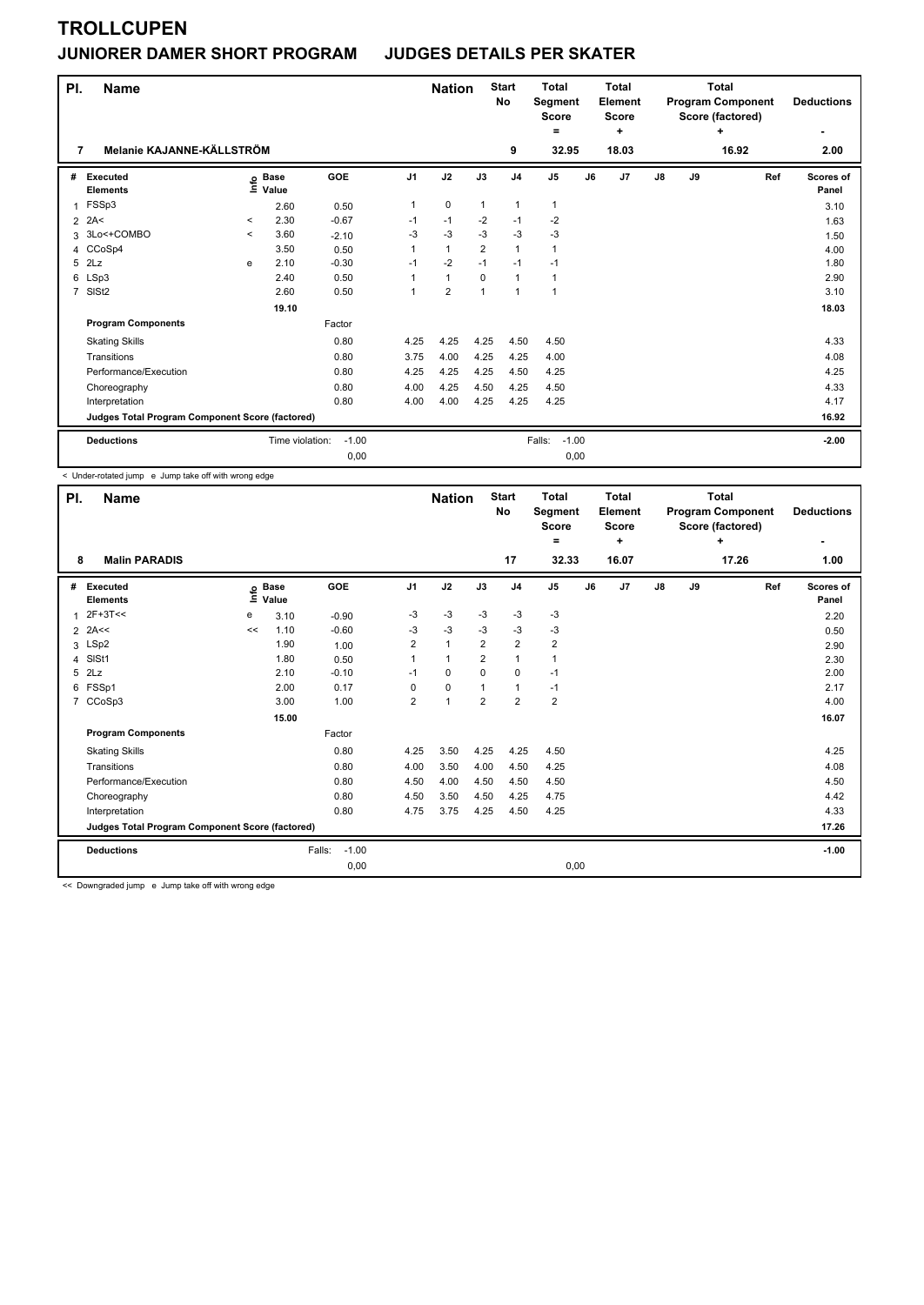### **JUNIORER DAMER SHORT PROGRAM JUDGES DETAILS PER SKATER**

| PI.            | Name                                                              |    |                           |                   |                | <b>Nation</b> |                | <b>Start</b><br><b>No</b> | <b>Total</b><br>Segment<br><b>Score</b><br>$=$ |    | <b>Total</b><br>Element<br><b>Score</b><br>$\ddot{}$ |    |    | <b>Total</b><br><b>Program Component</b><br>Score (factored)<br>$\ddot{}$ |     | <b>Deductions</b>  |
|----------------|-------------------------------------------------------------------|----|---------------------------|-------------------|----------------|---------------|----------------|---------------------------|------------------------------------------------|----|------------------------------------------------------|----|----|---------------------------------------------------------------------------|-----|--------------------|
| 9              | <b>Elina HAGBERG</b>                                              |    |                           |                   |                |               |                | 2                         | 31.50                                          |    | 18.50                                                |    |    | 14.00                                                                     |     | 1.00               |
| #              | Executed<br><b>Elements</b>                                       |    | Base<br>e Base<br>⊆ Value | <b>GOE</b>        | J <sub>1</sub> | J2            | J3             | J <sub>4</sub>            | J5                                             | J6 | J7                                                   | J8 | J9 |                                                                           | Ref | Scores of<br>Panel |
| $\mathbf{1}$   | 3S+COMBO                                                          |    | 4.20                      | $-2.10$           | -3             | -3            | -3             | $-3$                      | -3                                             |    |                                                      |    |    |                                                                           |     | 2.10               |
| $\overline{2}$ | 2A                                                                |    | 3.30                      | 0.00              | 1              | $\pmb{0}$     | 0              | $\mathbf 0$               | $\pmb{0}$                                      |    |                                                      |    |    |                                                                           |     | 3.30               |
|                | 3 FSSp3                                                           |    | 2.60                      | 0.00              | 0              | $\Omega$      | $\Omega$       | $\Omega$                  | $-1$                                           |    |                                                      |    |    |                                                                           |     | 2.60               |
| $\overline{4}$ | 2Lz                                                               |    | 2.10                      | 0.00              | 0              | $\pmb{0}$     | 0              | $\mathbf 0$               | $\pmb{0}$                                      |    |                                                      |    |    |                                                                           |     | 2.10               |
| 5              | CCoSp4                                                            |    | 3.50                      | 0.50              | 1              | $\mathbf{1}$  | 1              | $\mathbf{1}$              | $\mathbf 0$                                    |    |                                                      |    |    |                                                                           |     | 4.00               |
|                | 6 CiSt2                                                           |    | 2.60                      | $-0.20$           | 0              | $-1$          | 0              | $-1$                      | $-1$                                           |    |                                                      |    |    |                                                                           |     | 2.40               |
|                | 7 LSp1                                                            |    | 1.50                      | 0.50              | $\overline{1}$ | $\mathbf 0$   | $\overline{2}$ | $\mathbf{1}$              | $\mathbf{1}$                                   |    |                                                      |    |    |                                                                           |     | 2.00               |
|                |                                                                   |    | 19.80                     |                   |                |               |                |                           |                                                |    |                                                      |    |    |                                                                           |     | 18.50              |
|                | <b>Program Components</b>                                         |    |                           | Factor            |                |               |                |                           |                                                |    |                                                      |    |    |                                                                           |     |                    |
|                | <b>Skating Skills</b>                                             |    |                           | 0.80              | 3.50           | 3.75          | 3.50           | 3.75                      | 3.75                                           |    |                                                      |    |    |                                                                           |     | 3.67               |
|                | Transitions                                                       |    |                           | 0.80              | 3.00           | 3.50          | 3.50           | 3.25                      | 3.50                                           |    |                                                      |    |    |                                                                           |     | 3.42               |
|                | Performance/Execution                                             |    |                           | 0.80              | 3.50           | 3.50          | 3.75           | 3.25                      | 3.75                                           |    |                                                      |    |    |                                                                           |     | 3.58               |
|                | Choreography                                                      |    |                           | 0.80              | 3.25           | 3.50          | 4.00           | 3.50                      | 3.50                                           |    |                                                      |    |    |                                                                           |     | 3.50               |
|                |                                                                   |    |                           | 0.80              | 3.25           | 3.00          | 3.75           | 3.25                      |                                                |    |                                                      |    |    |                                                                           |     | 3.33               |
|                | Interpretation<br>Judges Total Program Component Score (factored) |    |                           |                   |                |               |                |                           | 3.50                                           |    |                                                      |    |    |                                                                           |     | 14.00              |
|                |                                                                   |    |                           |                   |                |               |                |                           |                                                |    |                                                      |    |    |                                                                           |     |                    |
|                | <b>Deductions</b>                                                 |    |                           | $-1.00$<br>Falls: |                |               |                |                           |                                                |    |                                                      |    |    |                                                                           |     | $-1.00$            |
|                |                                                                   |    |                           | 0,00              |                |               |                |                           | 0,00                                           |    |                                                      |    |    |                                                                           |     |                    |
|                |                                                                   |    |                           |                   |                |               |                |                           |                                                |    |                                                      |    |    |                                                                           |     |                    |
|                |                                                                   |    |                           |                   |                |               |                |                           |                                                |    |                                                      |    |    |                                                                           |     |                    |
| PI.            | <b>Name</b>                                                       |    |                           |                   |                | <b>Nation</b> |                | <b>Start</b>              | <b>Total</b>                                   |    | <b>Total</b>                                         |    |    | <b>Total</b>                                                              |     |                    |
|                |                                                                   |    |                           |                   |                |               |                | No                        | Segment<br><b>Score</b>                        |    | Element<br><b>Score</b>                              |    |    | <b>Program Component</b><br>Score (factored)                              |     | <b>Deductions</b>  |
|                |                                                                   |    |                           |                   |                |               |                |                           | $=$                                            |    | ÷                                                    |    |    |                                                                           |     |                    |
| 10             | <b>Hedda JOHANSSON</b>                                            |    |                           |                   |                |               |                | 5                         | 29.12                                          |    | 15.50                                                |    |    | 13.62                                                                     |     | 0.00               |
|                | # Executed                                                        |    | <b>Base</b>               | GOE               | J <sub>1</sub> | J2            | J3             | J <sub>4</sub>            | J <sub>5</sub>                                 | J6 | J7                                                   | J8 | J9 |                                                                           | Ref | Scores of          |
|                | Elements                                                          |    | e Base<br>⊆ Value         |                   |                |               |                |                           |                                                |    |                                                      |    |    |                                                                           |     | Panel              |
| $\mathbf{1}$   | 2Lz                                                               |    | 2.10                      | $-0.10$           | $-1$           | $\mathbf 0$   | 1              | $\mathbf 0$               | $-1$                                           |    |                                                      |    |    |                                                                           |     | 2.00               |
|                | $2$ 2A<                                                           | <  | 2.30                      | $-1.50$           | $-3$           | $-3$          | $-3$           | $-3$                      | $-3$                                           |    |                                                      |    |    |                                                                           |     | 0.80               |
| 3              | CCoSp4                                                            |    | 3.50                      | 0.00              | $\mathbf{1}$   | $\mathbf 0$   | $\mathbf 0$    | $\mathbf 0$               | $\mathbf 0$                                    |    |                                                      |    |    |                                                                           |     | 3.50               |
| 4              | 3Lo<<+COMBO                                                       | << | 1.80                      | $-0.90$           | $-3$           | $-3$          | $-3$           | $-3$                      | $-3$                                           |    |                                                      |    |    |                                                                           |     | 0.90               |
|                | 5 FSSp3                                                           |    | 2.60                      | $-0.50$           | $-2$           | $-2$          | $-1$           | $-1$                      | $-2$                                           |    |                                                      |    |    |                                                                           |     | 2.10               |
| 6              | SISt3                                                             |    | 3.30                      | 0.00              | $\mathbf 0$    | $\mathbf 0$   | $\mathbf 0$    | $\mathbf 0$               | $\mathbf 0$                                    |    |                                                      |    |    |                                                                           |     | 3.30               |
|                | 7 LSp3                                                            |    | 2.40                      | 0.50              | $\mathbf{1}$   | $\mathbf{1}$  | $\mathbf{1}$   | $\mathbf 0$               | $\overline{1}$                                 |    |                                                      |    |    |                                                                           |     | 2.90               |
|                |                                                                   |    | 18.00                     |                   |                |               |                |                           |                                                |    |                                                      |    |    |                                                                           |     | 15.50              |
|                | <b>Program Components</b>                                         |    |                           | Factor            |                |               |                |                           |                                                |    |                                                      |    |    |                                                                           |     |                    |
|                | <b>Skating Skills</b>                                             |    |                           | 0.80              | 3.75           | 3.50          | 3.50           | 3.50                      | 3.25                                           |    |                                                      |    |    |                                                                           |     | 3.50               |
|                | Transitions                                                       |    |                           | 0.80              | 3.25           | 3.00          | 3.25           | 3.25                      | 3.00                                           |    |                                                      |    |    |                                                                           |     | 3.17               |
|                | Performance/Execution                                             |    |                           | 0.80              | 3.50           | 3.50          | 3.50           | 3.75                      | 3.50                                           |    |                                                      |    |    |                                                                           |     | 3.50               |
|                |                                                                   |    |                           | 0.80              | 3.50           | 3.25          | 3.75           | 3.25                      | 3.50                                           |    |                                                      |    |    |                                                                           |     | 3.42               |
|                | Choreography<br>Interpretation                                    |    |                           | 0.80              | 3.75           | 3.25          | 3.50           | 3.50                      | 3.25                                           |    |                                                      |    |    |                                                                           |     | 3.42               |
|                | Judges Total Program Component Score (factored)                   |    |                           |                   |                |               |                |                           |                                                |    |                                                      |    |    |                                                                           |     | 13.62              |
|                |                                                                   |    |                           |                   |                |               |                |                           |                                                |    |                                                      |    |    |                                                                           |     |                    |
|                | <b>Deductions</b>                                                 |    |                           | 0,00              |                |               |                |                           | 0,00                                           |    |                                                      |    |    |                                                                           |     | 0.00               |

< Under-rotated jump << Downgraded jump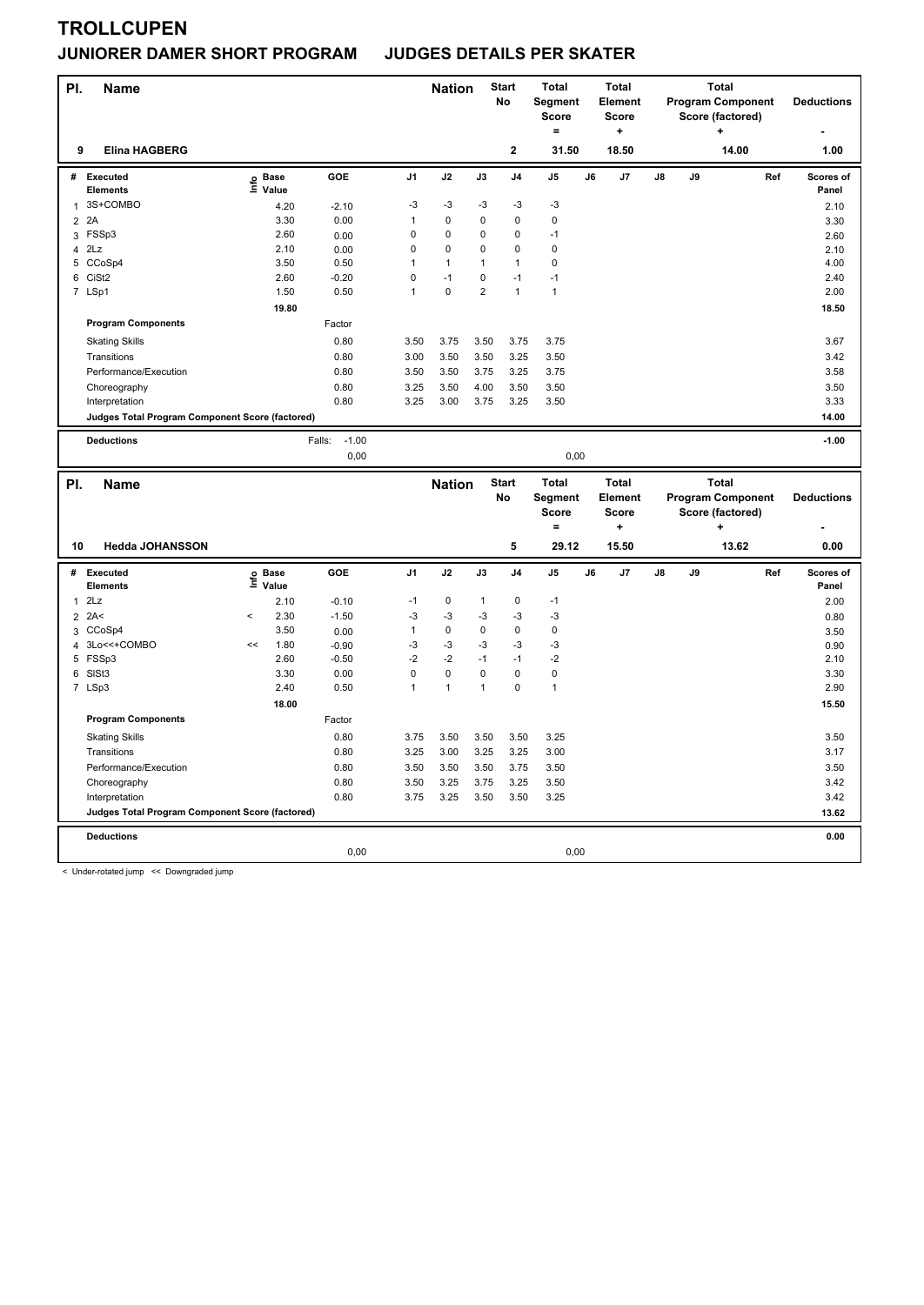### **JUNIORER DAMER SHORT PROGRAM JUDGES DETAILS PER SKATER**

| PI.            | <b>Name</b>                                     |                   |       |            |                | <b>Nation</b> |                | <b>Start</b><br><b>No</b> | <b>Total</b><br>Segment<br><b>Score</b><br>۰ |      | <b>Total</b><br><b>Element</b><br><b>Score</b><br>÷ |               |    | <b>Total</b><br><b>Program Component</b><br>Score (factored)<br>÷ | <b>Deductions</b>  |
|----------------|-------------------------------------------------|-------------------|-------|------------|----------------|---------------|----------------|---------------------------|----------------------------------------------|------|-----------------------------------------------------|---------------|----|-------------------------------------------------------------------|--------------------|
| 11             | Linnea BOHWALLI                                 |                   |       |            |                |               |                | 10                        | 28.87                                        |      | 14.67                                               |               |    | 14.20                                                             | 0.00               |
| #              | <b>Executed</b><br><b>Elements</b>              | e Base<br>E Value | Value | <b>GOE</b> | J <sub>1</sub> | J2            | J3             | J <sub>4</sub>            | J <sub>5</sub>                               | J6   | J7                                                  | $\mathsf{J}8$ | J9 | Ref                                                               | Scores of<br>Panel |
| 1              | 2A                                              |                   | 3.30  | 0.50       | 1              | $\mathbf 0$   | $\mathbf{1}$   | $\mathbf{1}$              | $\mathbf{1}$                                 |      |                                                     |               |    |                                                                   | 3.80               |
|                | 2 3S<<+COMBO                                    | <<                | 1.30  | $-0.60$    | -3             | -3            | -3             | -3                        | -3                                           |      |                                                     |               |    |                                                                   | 0.70               |
| 3              | FSSp1                                           |                   | 2.00  | $-0.50$    | $-2$           | $-2$          | $-1$           | $-1$                      | $-2$                                         |      |                                                     |               |    |                                                                   | 1.50               |
|                | $4$ $2Lz$                                       |                   | 2.10  | 0.30       | 1              | $\mathbf{1}$  | $\overline{2}$ | $\mathbf{1}$              | $-1$                                         |      |                                                     |               |    |                                                                   | 2.40               |
| 5              | LSp2                                            |                   | 1.90  | 0.00       | $\Omega$       | $\mathbf 0$   | $\Omega$       | $\mathbf 0$               | 0                                            |      |                                                     |               |    |                                                                   | 1.90               |
| 6              | SISt1                                           |                   | 1.80  | 0.00       | $\mathbf 0$    | $\mathbf 0$   | $\Omega$       | $\mathbf 0$               | 0                                            |      |                                                     |               |    |                                                                   | 1.80               |
| $\overline{7}$ | CCoSp2                                          |                   | 2.50  | 0.07       | $-1$           | $-1$          | $\mathbf{1}$   | $\mathbf{1}$              | 0                                            |      |                                                     |               |    |                                                                   | 2.57               |
|                |                                                 |                   | 14.90 |            |                |               |                |                           |                                              |      |                                                     |               |    |                                                                   | 14.67              |
|                | <b>Program Components</b>                       |                   |       | Factor     |                |               |                |                           |                                              |      |                                                     |               |    |                                                                   |                    |
|                | <b>Skating Skills</b>                           |                   |       | 0.80       | 4.00           | 3.50          | 4.00           | 4.00                      | 3.50                                         |      |                                                     |               |    |                                                                   | 3.83               |
|                | Transitions                                     |                   |       | 0.80       | 3.25           | 3.50          | 3.75           | 3.50                      | 3.25                                         |      |                                                     |               |    |                                                                   | 3.42               |
|                | Performance/Execution                           |                   |       | 0.80       | 3.75           | 3.50          | 3.75           | 3.50                      | 3.50                                         |      |                                                     |               |    |                                                                   | 3.58               |
|                | Choreography                                    |                   |       | 0.80       | 3.50           | 3.25          | 3.75           | 3.25                      | 3.75                                         |      |                                                     |               |    |                                                                   | 3.50               |
|                | Interpretation                                  |                   |       | 0.80       | 3.50           | 3.00          | 3.75           | 3.50                      | 3.25                                         |      |                                                     |               |    |                                                                   | 3.42               |
|                | Judges Total Program Component Score (factored) |                   |       |            |                |               |                |                           |                                              |      |                                                     |               |    |                                                                   | 14.20              |
|                | <b>Deductions</b>                               |                   |       |            |                |               |                |                           |                                              |      |                                                     |               |    |                                                                   | 0.00               |
|                |                                                 |                   |       | 0,00       |                |               |                |                           |                                              | 0,00 |                                                     |               |    |                                                                   |                    |

<< Downgraded jump

| PI.            | <b>Name</b>                                     |       |                      |         |                | <b>Nation</b> |                | <b>Start</b><br>No | <b>Total</b><br>Segment<br><b>Score</b><br>= |    | <b>Total</b><br>Element<br><b>Score</b><br>٠ |               |    | <b>Total</b><br><b>Program Component</b><br>Score (factored)<br>÷ | <b>Deductions</b>  |
|----------------|-------------------------------------------------|-------|----------------------|---------|----------------|---------------|----------------|--------------------|----------------------------------------------|----|----------------------------------------------|---------------|----|-------------------------------------------------------------------|--------------------|
| 12             | <b>Olivia JENGARD</b>                           |       |                      |         |                |               |                | 3                  | 28.41                                        |    | 13.87                                        |               |    | 14.54                                                             | 0.00               |
| #              | Executed<br><b>Elements</b>                     | ۴ů    | <b>Base</b><br>Value | GOE     | J <sub>1</sub> | J2            | J3             | J <sub>4</sub>     | J <sub>5</sub>                               | J6 | J7                                           | $\mathsf{J}8$ | J9 | Ref                                                               | Scores of<br>Panel |
| $\mathbf{1}$   | 2A                                              |       | 3.30                 | $-0.33$ | 0              | 0             | $-2$           | $-1$               | $-1$                                         |    |                                              |               |    |                                                                   | 2.97               |
|                | 2 3S<<+COMBO                                    | $\,<$ | 1.30                 | $-0.60$ | -3             | $-3$          | $-3$           | $-3$               | $-3$                                         |    |                                              |               |    |                                                                   | 0.70               |
| 3              | LSp2                                            |       | 1.90                 | 0.50    | 1              | $\mathbf{1}$  | 1              | $\overline{1}$     | $\mathbf{1}$                                 |    |                                              |               |    |                                                                   | 2.40               |
| $\overline{4}$ | 2Lz                                             | e     | 2.10                 | $-0.60$ | $-2$           | $-2$          | $-2$           | $-1$               | -2                                           |    |                                              |               |    |                                                                   | 1.50               |
|                | 5 CCoSp1                                        |       | 2.00                 | 0.00    | 0              | $-2$          | $\Omega$       | 0                  | 0                                            |    |                                              |               |    |                                                                   | 2.00               |
|                | 6 FSSp1                                         |       | 2.00                 | 0.00    | 0              | $\mathbf 0$   | 0              | 0                  | $-1$                                         |    |                                              |               |    |                                                                   | 2.00               |
| $\overline{7}$ | SISt1                                           |       | 1.80                 | 0.50    | 0              | $\mathbf{1}$  | $\overline{1}$ | $\overline{1}$     | $\mathbf{1}$                                 |    |                                              |               |    |                                                                   | 2.30               |
|                |                                                 |       | 14.40                |         |                |               |                |                    |                                              |    |                                              |               |    |                                                                   | 13.87              |
|                | <b>Program Components</b>                       |       |                      | Factor  |                |               |                |                    |                                              |    |                                              |               |    |                                                                   |                    |
|                | <b>Skating Skills</b>                           |       |                      | 0.80    | 3.75           | 3.50          | 3.50           | 3.50               | 3.75                                         |    |                                              |               |    |                                                                   | 3.58               |
|                | Transitions                                     |       |                      | 0.80    | 3.50           | 3.25          | 3.25           | 3.50               | 3.50                                         |    |                                              |               |    |                                                                   | 3.42               |
|                | Performance/Execution                           |       |                      | 0.80    | 4.00           | 3.50          | 3.75           | 3.75               | 3.75                                         |    |                                              |               |    |                                                                   | 3.75               |
|                | Choreography                                    |       |                      | 0.80    | 3.75           | 3.50          | 3.75           | 4.00               | 3.75                                         |    |                                              |               |    |                                                                   | 3.75               |
|                | Interpretation                                  |       |                      | 0.80    | 3.75           | 3.25          | 3.75           | 3.75               | 3.50                                         |    |                                              |               |    |                                                                   | 3.67               |
|                | Judges Total Program Component Score (factored) |       |                      |         |                |               |                |                    |                                              |    |                                              |               |    |                                                                   | 14.54              |
|                | <b>Deductions</b>                               |       |                      |         |                |               |                |                    |                                              |    |                                              |               |    |                                                                   | 0.00               |
|                |                                                 |       |                      | 0,00    |                |               |                |                    | 0,00                                         |    |                                              |               |    |                                                                   |                    |

<< Downgraded jump e Jump take off with wrong edge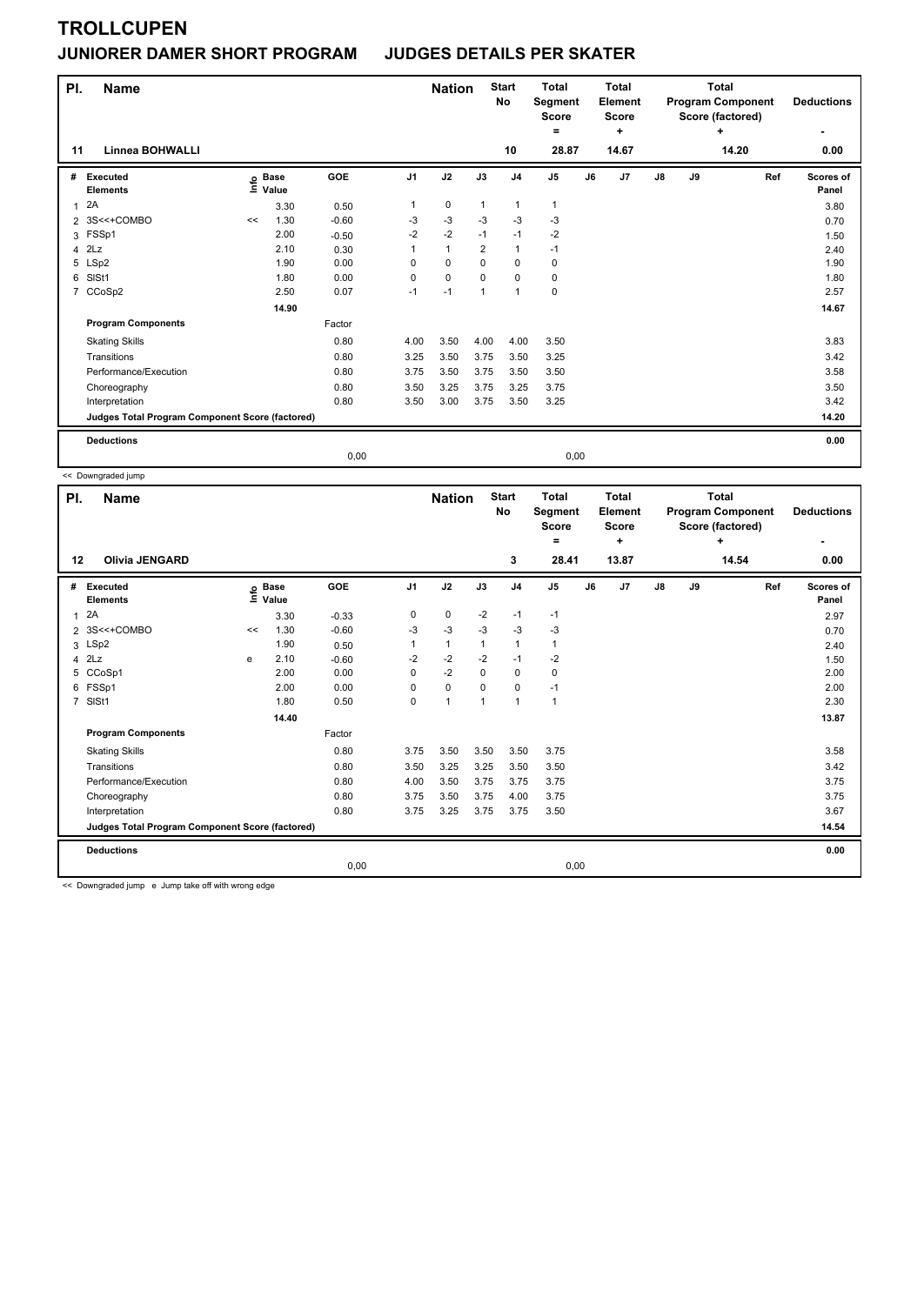### **JUNIORER DAMER SHORT PROGRAM JUDGES DETAILS PER SKATER**

| PI. | <b>Name</b>                                     |         |                            |                   |                | <b>Nation</b>  |              | <b>Start</b><br>No | <b>Total</b><br>Segment<br><b>Score</b><br>$=$ |    | <b>Total</b><br>Element<br><b>Score</b><br>÷ |    |    | <b>Total</b><br><b>Program Component</b><br>Score (factored)<br>٠ | <b>Deductions</b>  |
|-----|-------------------------------------------------|---------|----------------------------|-------------------|----------------|----------------|--------------|--------------------|------------------------------------------------|----|----------------------------------------------|----|----|-------------------------------------------------------------------|--------------------|
| 13  | Sophie MELLSTIG                                 |         |                            |                   |                |                |              | 7                  | 28.09                                          |    | 14.23                                        |    |    | 14.86                                                             | 1.00               |
| #   | Executed<br><b>Elements</b>                     |         | e Base<br>E Value<br>Value | GOE               | J <sub>1</sub> | J2             | J3           | J <sub>4</sub>     | J <sub>5</sub>                                 | J6 | J7                                           | J8 | J9 | Ref                                                               | Scores of<br>Panel |
|     | 1 LSp3                                          |         | 2.40                       | 0.50              | 1              | 0              | $\mathbf{1}$ | 1                  | $\mathbf{1}$                                   |    |                                              |    |    |                                                                   | 2.90               |
|     | 2 3S<<+COMBO                                    | <<      | 1.30                       | $-0.60$           | $-3$           | $-3$           | $-3$         | $-3$               | $-3$                                           |    |                                              |    |    |                                                                   | 0.70               |
| 3   | 2A<                                             | $\prec$ | 2.30                       | $-1.50$           | $-3$           | $-3$           | $-3$         | $-3$               | $-3$                                           |    |                                              |    |    |                                                                   | 0.80               |
|     | $4$ $2Lz$                                       |         | 2.10                       | $-0.10$           | 0              | $\mathbf 0$    | $\Omega$     | $-1$               | $-1$                                           |    |                                              |    |    |                                                                   | 2.00               |
| 5   | CCoSp3                                          |         | 3.00                       | 0.33              | 0              | $\mathbf 0$    |              | 1                  | 1                                              |    |                                              |    |    |                                                                   | 3.33               |
| 6   | FSSp2                                           |         | 2.30                       | $-0.10$           | $-1$           | 0              | $\Omega$     | $\mathbf 0$        | $-1$                                           |    |                                              |    |    |                                                                   | 2.20               |
|     | 7 SISt1                                         |         | 1.80                       | 0.50              |                | $\overline{1}$ |              | $\overline{2}$     | 1                                              |    |                                              |    |    |                                                                   | 2.30               |
|     |                                                 |         | 15.20                      |                   |                |                |              |                    |                                                |    |                                              |    |    |                                                                   | 14.23              |
|     | <b>Program Components</b>                       |         |                            | Factor            |                |                |              |                    |                                                |    |                                              |    |    |                                                                   |                    |
|     | <b>Skating Skills</b>                           |         |                            | 0.80              | 3.75           | 3.50           | 4.00         | 4.00               | 3.50                                           |    |                                              |    |    |                                                                   | 3.75               |
|     | Transitions                                     |         |                            | 0.80              | 3.50           | 3.25           | 3.50         | 3.50               | 3.00                                           |    |                                              |    |    |                                                                   | 3.42               |
|     | Performance/Execution                           |         |                            | 0.80              | 4.00           | 3.50           | 4.00         | 4.00               | 3.50                                           |    |                                              |    |    |                                                                   | 3.83               |
|     | Choreography                                    |         |                            | 0.80              | 3.75           | 3.00           | 4.25         | 3.75               | 3.75                                           |    |                                              |    |    |                                                                   | 3.75               |
|     | Interpretation                                  |         |                            | 0.80              | 4.00           | 3.25           | 4.00         | 4.00               | 3.50                                           |    |                                              |    |    |                                                                   | 3.83               |
|     | Judges Total Program Component Score (factored) |         |                            |                   |                |                |              |                    |                                                |    |                                              |    |    |                                                                   | 14.86              |
|     | <b>Deductions</b>                               |         |                            | $-1.00$<br>Falls: |                |                |              |                    |                                                |    |                                              |    |    |                                                                   | $-1.00$            |
|     |                                                 |         |                            | 0,00              |                |                |              |                    | 0,00                                           |    |                                              |    |    |                                                                   |                    |

< Under-rotated jump << Downgraded jump

| PI.            | <b>Name</b>                                     |          |                      |            |                | <b>Nation</b>            |              | <b>Start</b><br>No       | <b>Total</b><br>Segment<br><b>Score</b><br>= |    | <b>Total</b><br>Element<br><b>Score</b><br>٠ |    |    | <b>Total</b><br><b>Program Component</b><br>Score (factored)<br>÷ | <b>Deductions</b>  |
|----------------|-------------------------------------------------|----------|----------------------|------------|----------------|--------------------------|--------------|--------------------------|----------------------------------------------|----|----------------------------------------------|----|----|-------------------------------------------------------------------|--------------------|
| 14             | <b>Anna HALLGREN</b>                            |          |                      |            |                |                          |              | 16                       | 26.80                                        |    | 12.46                                        |    |    | 14.34                                                             | 0.00               |
| #              | Executed<br><b>Elements</b>                     | ١nf٥     | <b>Base</b><br>Value | <b>GOE</b> | J <sub>1</sub> | J2                       | J3           | J <sub>4</sub>           | J <sub>5</sub>                               | J6 | J7                                           | J8 | J9 | Ref                                                               | Scores of<br>Panel |
|                | 3S<<+COMBO                                      | <<       | 1.30                 | $-0.60$    | $-3$           | $-3$                     | $-3$         | $-3$                     | $-3$                                         |    |                                              |    |    |                                                                   | 0.70               |
| 2              | 2A<                                             | $\hat{}$ | 2.30                 | $-0.67$    | $-1$           | $-2$                     | $-1$         | $-1$                     | $-2$                                         |    |                                              |    |    |                                                                   | 1.63               |
|                | 3 LSp3                                          |          | 2.40                 | 0.83       | $\overline{2}$ | $\mathbf{1}$             | 3            | $\overline{2}$           | 1                                            |    |                                              |    |    |                                                                   | 3.23               |
| 4              | SISt1                                           |          | 1.80                 | 0.00       | $-1$           | $\mathbf 0$              | $\mathbf 0$  | $\mathbf 0$              | 0                                            |    |                                              |    |    |                                                                   | 1.80               |
| 5              | FSSp                                            |          | 0.00                 | 0.00       | ٠              | $\overline{\phantom{a}}$ |              | $\overline{\phantom{a}}$ |                                              |    |                                              |    |    |                                                                   | 0.00               |
| 6              | 2Lz                                             |          | 2.10                 | $-0.50$    | $-2$           | $-2$                     | $-2$         | $-1$                     | $-1$                                         |    |                                              |    |    |                                                                   | 1.60               |
| $\overline{7}$ | CCoSp3                                          |          | 3.00                 | 0.50       | 1              | $\mathbf{1}$             | $\mathbf{1}$ | $\mathbf{1}$             | $\mathbf{1}$                                 |    |                                              |    |    |                                                                   | 3.50               |
|                |                                                 |          | 12.90                |            |                |                          |              |                          |                                              |    |                                              |    |    |                                                                   | 12.46              |
|                | <b>Program Components</b>                       |          |                      | Factor     |                |                          |              |                          |                                              |    |                                              |    |    |                                                                   |                    |
|                | <b>Skating Skills</b>                           |          |                      | 0.80       | 3.50           | 3.75                     | 3.75         | 4.00                     | 4.50                                         |    |                                              |    |    |                                                                   | 3.83               |
|                | Transitions                                     |          |                      | 0.80       | 3.25           | 3.25                     | 3.50         | 3.50                     | 3.50                                         |    |                                              |    |    |                                                                   | 3.42               |
|                | Performance/Execution                           |          |                      | 0.80       | 3.50           | 3.50                     | 4.00         | 3.75                     | 3.75                                         |    |                                              |    |    |                                                                   | 3.67               |
|                | Choreography                                    |          |                      | 0.80       | 3.50           | 3.00                     | 3.75         | 3.50                     | 3.50                                         |    |                                              |    |    |                                                                   | 3.50               |
|                | Interpretation                                  |          |                      | 0.80       | 3.25           | 3.25                     | 3.75         | 3.75                     | 3.50                                         |    |                                              |    |    |                                                                   | 3.50               |
|                | Judges Total Program Component Score (factored) |          |                      |            |                |                          |              |                          |                                              |    |                                              |    |    |                                                                   | 14.34              |
|                | <b>Deductions</b>                               |          |                      |            |                |                          |              |                          |                                              |    |                                              |    |    |                                                                   | 0.00               |
|                |                                                 |          |                      | 0,00       |                |                          |              |                          | 0,00                                         |    |                                              |    |    |                                                                   |                    |

< Under-rotated jump << Downgraded jump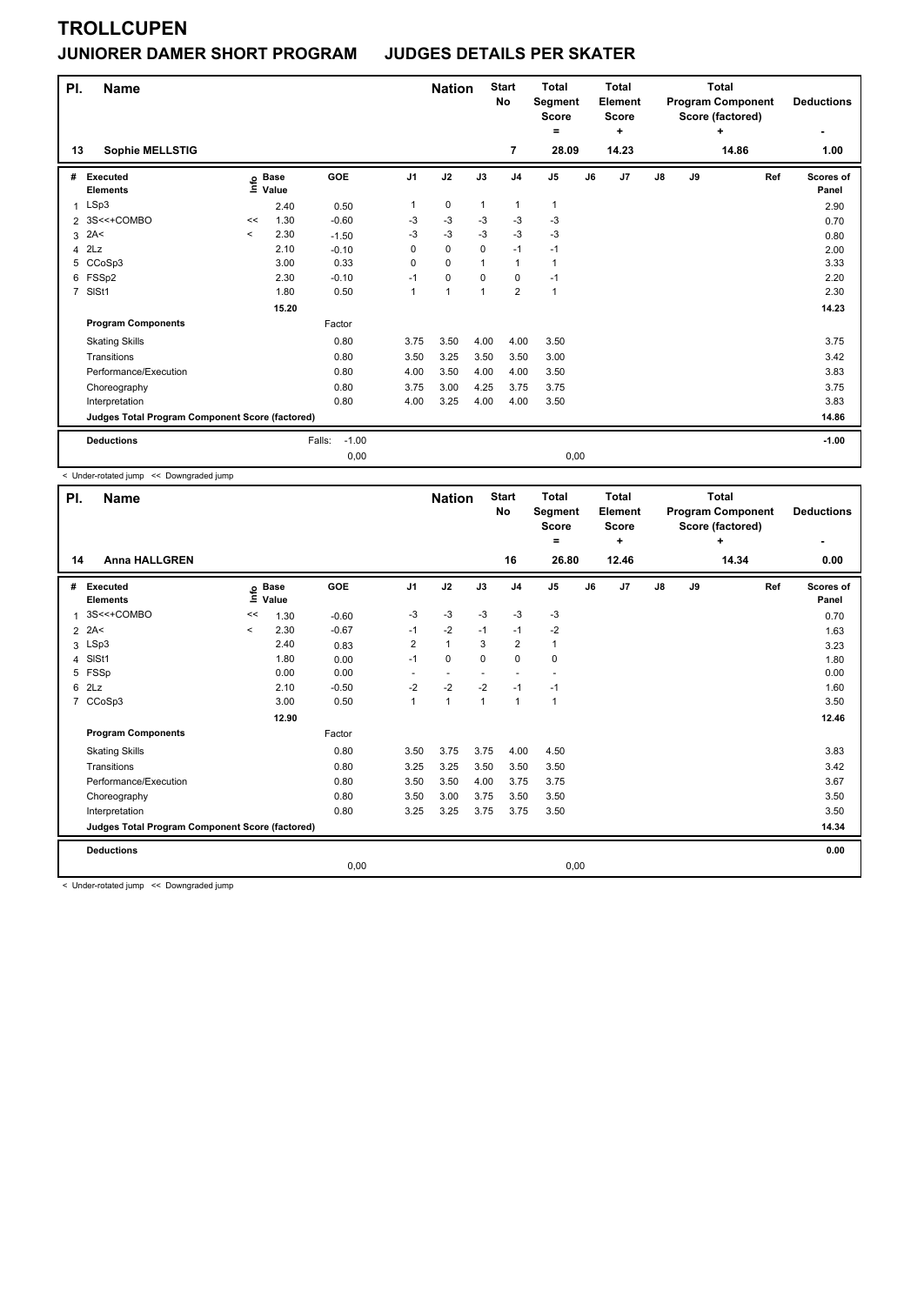### **JUNIORER DAMER SHORT PROGRAM JUDGES DETAILS PER SKATER**

| PI. | <b>Name</b>                                     |                            |         | <b>Nation</b>  |                         | <b>Start</b><br>No | <b>Total</b><br><b>Segment</b><br><b>Score</b> |                | <b>Total</b><br>Element<br><b>Score</b> |                |       | <b>Total</b><br><b>Program Component</b><br>Score (factored) | <b>Deductions</b> |                    |
|-----|-------------------------------------------------|----------------------------|---------|----------------|-------------------------|--------------------|------------------------------------------------|----------------|-----------------------------------------|----------------|-------|--------------------------------------------------------------|-------------------|--------------------|
| 15  | Josefine FRANZÉN                                |                            |         |                |                         |                    | 13                                             | ۰<br>26.09     |                                         | ٠<br>12.73     |       |                                                              | ÷<br>13.36        | ٠<br>0.00          |
|     |                                                 |                            |         |                |                         |                    |                                                |                |                                         |                |       |                                                              |                   |                    |
| #   | Executed<br><b>Elements</b>                     | e Base<br>E Value<br>Value | GOE     | J <sub>1</sub> | J2                      | J3                 | J <sub>4</sub>                                 | J <sub>5</sub> | J6                                      | J <sub>7</sub> | J8    | J9                                                           | Ref               | Scores of<br>Panel |
| 1   | 3S<<+COMBO                                      | 1.30<br><<                 | $-0.60$ | $-3$           | $-3$                    | $-3$               | $-3$                                           | $-3$           |                                         |                |       |                                                              |                   | 0.70               |
|     | $2$ $2Lz$                                       | 2.10                       | $-0.10$ | 0              | $\mathbf{1}$            | 0                  | $-1$                                           | $-1$           |                                         |                |       |                                                              |                   | 2.00               |
|     | 3 CCoSp3                                        | 3.00                       | 0.00    | 0              | $\mathbf 0$             | $\overline{1}$     | $\mathbf 0$                                    | 0              |                                         |                |       |                                                              |                   | 3.00               |
| 4 A |                                                 | 0.00                       | 0.00    |                |                         |                    | $\overline{\phantom{a}}$                       |                |                                         |                |       |                                                              |                   | 0.00               |
|     | 5 LSp3                                          | 2.40                       | 0.83    |                | $\overline{\mathbf{c}}$ | $\overline{2}$     | $\overline{\mathbf{c}}$                        | 1              |                                         |                |       |                                                              |                   | 3.23               |
| 6   | SISt1                                           | 1.80                       | 0.00    | 0              | $-1$                    | 0                  | $\mathbf 0$                                    | 0              |                                         |                |       |                                                              |                   | 1.80               |
|     | 7 FSSp2                                         | 2.30                       | $-0.30$ | $-1$           | $\mathbf 0$             | $-1$               | $-1$                                           | $-2$           |                                         |                |       |                                                              |                   | 2.00               |
|     |                                                 | 12.90                      |         |                |                         |                    |                                                |                |                                         |                |       |                                                              |                   | 12.73              |
|     | <b>Program Components</b>                       |                            | Factor  |                |                         |                    |                                                |                |                                         |                |       |                                                              |                   |                    |
|     | <b>Skating Skills</b>                           |                            | 0.80    | 3.25           | 3.25                    | 3.75               | 3.50                                           | 3.50           |                                         |                |       |                                                              |                   | 3.42               |
|     | Transitions                                     |                            | 0.80    | 3.00           | 3.25                    | 3.50               | 3.25                                           | 3.00           |                                         |                |       |                                                              |                   | 3.17               |
|     | Performance/Execution                           |                            | 0.80    | 3.50           | 3.50                    | 3.75               | 3.25                                           | 3.25           |                                         |                |       |                                                              |                   | 3.42               |
|     | Choreography                                    |                            | 0.80    | 3.50           | 3.25                    | 3.50               | 3.50                                           | 3.50           |                                         |                |       |                                                              |                   | 3.50               |
|     | Interpretation                                  |                            | 0.80    | 3.00           | 2.75                    | 3.50               | 3.50                                           | 3.00           |                                         |                |       |                                                              |                   | 3.17               |
|     | Judges Total Program Component Score (factored) |                            |         |                |                         |                    |                                                |                |                                         |                | 13.36 |                                                              |                   |                    |
|     | <b>Deductions</b>                               |                            |         |                |                         |                    |                                                |                |                                         |                |       |                                                              |                   | 0.00               |
|     |                                                 |                            | 0,00    |                |                         |                    |                                                | 0,00           |                                         |                |       |                                                              |                   |                    |

<< Downgraded jump

| PI.<br><b>Name</b> |                                                 |      |                      |                   |                | <b>Nation</b> |              | <b>Start</b><br>No | <b>Total</b><br>Segment<br><b>Score</b><br>= |    | <b>Total</b><br>Element<br><b>Score</b><br>٠ |               | <b>Total</b><br><b>Program Component</b><br>Score (factored) | <b>Deductions</b><br>٠ |                    |
|--------------------|-------------------------------------------------|------|----------------------|-------------------|----------------|---------------|--------------|--------------------|----------------------------------------------|----|----------------------------------------------|---------------|--------------------------------------------------------------|------------------------|--------------------|
| 16                 | <b>Julia LARSSON</b>                            |      |                      |                   |                |               |              | 14                 | 25.05                                        |    | 13.77                                        |               |                                                              | 12.28                  | 1.00               |
| #                  | <b>Executed</b><br><b>Elements</b>              | ١nfo | <b>Base</b><br>Value | GOE               | J <sub>1</sub> | J2            | J3           | J <sub>4</sub>     | J <sub>5</sub>                               | J6 | J7                                           | $\mathsf{J}8$ | J9                                                           | Ref                    | Scores of<br>Panel |
| $\overline{1}$     | 3T<<+COMBO                                      | <<   | 1.30                 | $-0.60$           | -3             | $-3$          | $-3$         | $-3$               | $-3$                                         |    |                                              |               |                                                              |                        | 0.70               |
| $\overline{2}$     | 2Lz                                             |      | 2.10                 | 0.10              | 0              | $\mathbf{1}$  | $\mathbf{1}$ | $\mathbf 0$        | 0                                            |    |                                              |               |                                                              |                        | 2.20               |
| 3                  | FSSp3                                           |      | 2.60                 | $-0.10$           | $-1$           | $\pmb{0}$     |              | 0                  | $-1$                                         |    |                                              |               |                                                              |                        | 2.50               |
| 4                  | 2A<<                                            | <<   | 1.10                 | $-0.60$           | $-3$           | $-3$          | -3           | $-3$               | $-3$                                         |    |                                              |               |                                                              |                        | 0.50               |
| 5                  | LSp3                                            |      | 2.40                 | 0.00              | $\Omega$       | 0             |              | 0                  | 0                                            |    |                                              |               |                                                              |                        | 2.40               |
| 6                  | SISt1                                           |      | 1.80                 | 0.00              | 0              | $-2$          | 0            | $\mathbf 0$        | $\pmb{0}$                                    |    |                                              |               |                                                              |                        | 1.80               |
| 7                  | CCoSp4                                          |      | 3.50                 | 0.17              | $\mathbf{1}$   | $\mathbf 0$   | 0            | $\mathbf{1}$       | 0                                            |    |                                              |               |                                                              |                        | 3.67               |
|                    |                                                 |      | 14.80                |                   |                |               |              |                    |                                              |    |                                              |               |                                                              |                        | 13.77              |
|                    | <b>Program Components</b>                       |      |                      | Factor            |                |               |              |                    |                                              |    |                                              |               |                                                              |                        |                    |
|                    | <b>Skating Skills</b>                           |      |                      | 0.80              | 3.00           | 3.25          | 3.50         | 3.50               | 3.00                                         |    |                                              |               |                                                              |                        | 3.25               |
|                    | Transitions                                     |      |                      | 0.80              | 2.75           | 3.00          | 3.25         | 3.00               | 2.75                                         |    |                                              |               |                                                              |                        | 2.92               |
|                    | Performance/Execution                           |      |                      | 0.80              | 2.75           | 3.25          | 3.50         | 3.25               | 3.00                                         |    |                                              |               |                                                              |                        | 3.17               |
|                    | Choreography                                    |      |                      | 0.80              | 3.00           | 2.75          | 3.25         | 3.00               | 3.25                                         |    |                                              |               |                                                              |                        | 3.08               |
|                    | Interpretation                                  |      |                      | 0.80              | 2.75           | 3.00          | 3.00         | 3.25               | 2.75                                         |    |                                              |               |                                                              |                        | 2.92               |
|                    | Judges Total Program Component Score (factored) |      |                      |                   |                |               |              |                    |                                              |    |                                              | 12.28         |                                                              |                        |                    |
|                    | <b>Deductions</b>                               |      |                      | $-1.00$<br>Falls: |                |               |              |                    |                                              |    |                                              |               |                                                              |                        | $-1.00$            |
|                    |                                                 |      |                      | 0,00              |                |               |              |                    | 0,00                                         |    |                                              |               |                                                              |                        |                    |

<< Downgraded jump